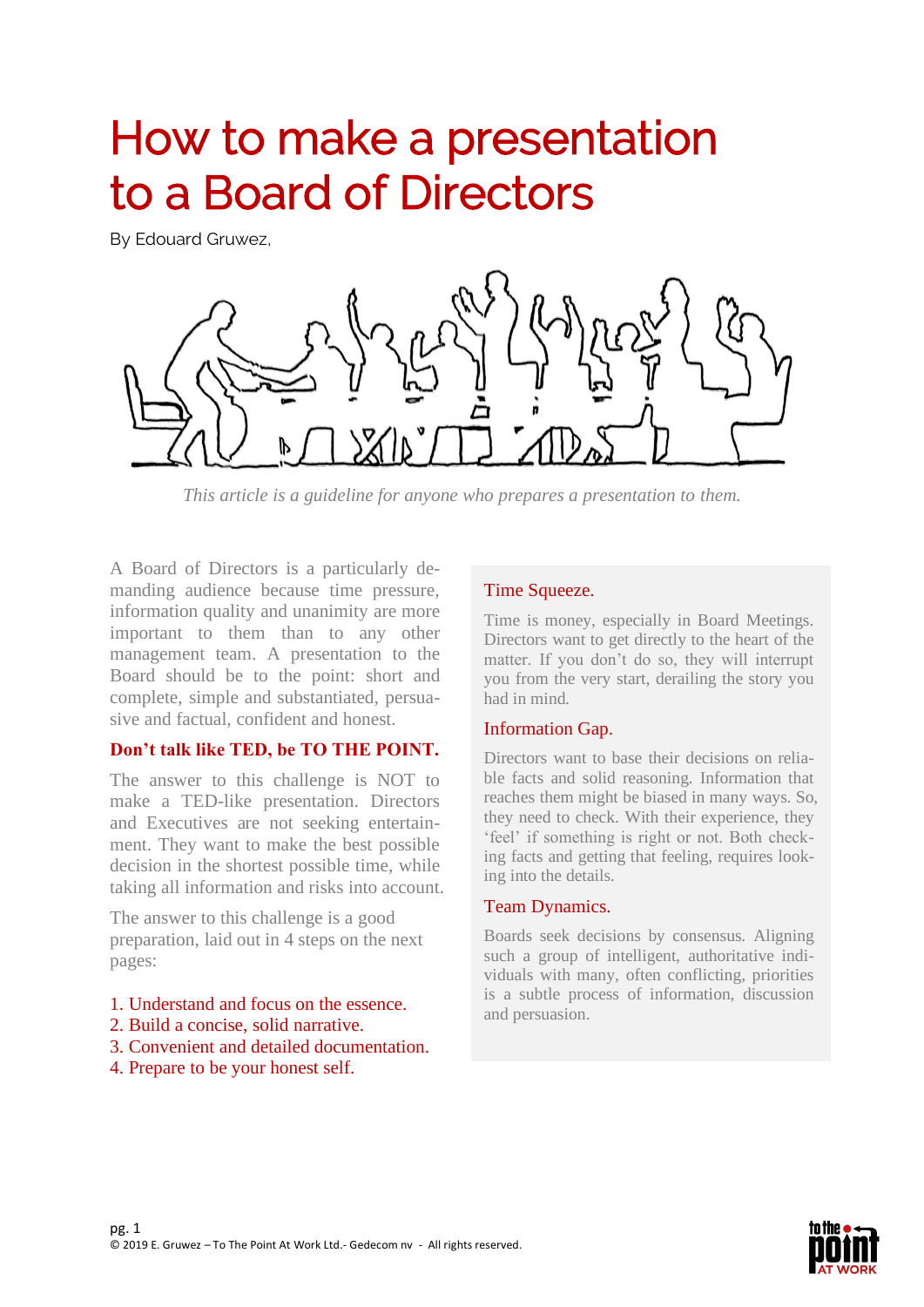### STEP 1 - Understand and focus on the essence.

In most cases a person from the audience is at the origin of your invitation. Use your sponsor as sounding board throughout your preparation and consider talking to some Board members.

#### **a. Understand the purpose and stick to it.**

The Board has invited you for a purpose. Make sure that this purpose is crystal clear. If it isn't, ask your sponsor or check with the Board Secretary. What is the exact scope? Is it an item for information or decision? And if so what decision? If not done by the chair, consider reminding the audience of the purpose at the beginning of your talk.

Don't have a hidden agenda! Stick to the purpose of your presentation. Any attempt to achieve a hidden purpose will only weaken your presentation and credibility.

#### **b. Know the Board members and understand their needs.**

Ask your sponsor about the Board members, their background, their knowledge, their opinions, their formal and informal roles.

Make sure to understand what they are looking for. Boards generally watch over the long-term value and risks of the company. Understand what 'value' means to them: contribution to society, sustainability, wellbeing, or legacy can be as important as monetary value. Find out if there are specific worries. The more you can build your presentation around what really matters to them, the more you will capture their attention.

Typical Board questions are:

- Have we looked at all alternatives?
- Is the data reliable and is the methodology solid?
- Can we secure the resources?
- What are the risks?
- How does this create value in the long run?
- Is it a well-grounded strategy that fits the mission and goals?

And understand their background. Nonexecutive board members might be less familiar with some industry-specific technicalities

and acronyms. Either avoid these items or give enough background information.

#### **c. Know the process and prepare the ground.**

Every Board has its way of doing things. Formally and informally. Find out.

Contrary to a management team, a Board has no hierarchical structure. Important decisions are preferably adopted unanimously.

Given the little time in the Boardroom, most of the work is done beforehand. Directors want to be well-informed and create consensus prior to the meeting. Discussions in the Boardroom aim at completing that consensus and fine-tuning the decision. So, if you are asking for a board decision, make sure to provide all necessary information upfront and secure a broad support before the meeting starts. Find an opportunity for you or your sponsor to talk to the Board members, for example asking feedback on the pre-reading materials.

The meeting process is mostly fixed and fairly simple: short presentation (25% of the time), discussion (50%) and decision (25%). But it is not uncommon that the discussion starts immediately without formal presentation.

Check upfront what the dynamics are and prepare yourself accordingly: Will they interrupt your talk? Who leads the discussion? Who asks what kind of question? Do some people have more power than others? Should you participate in the discussion?



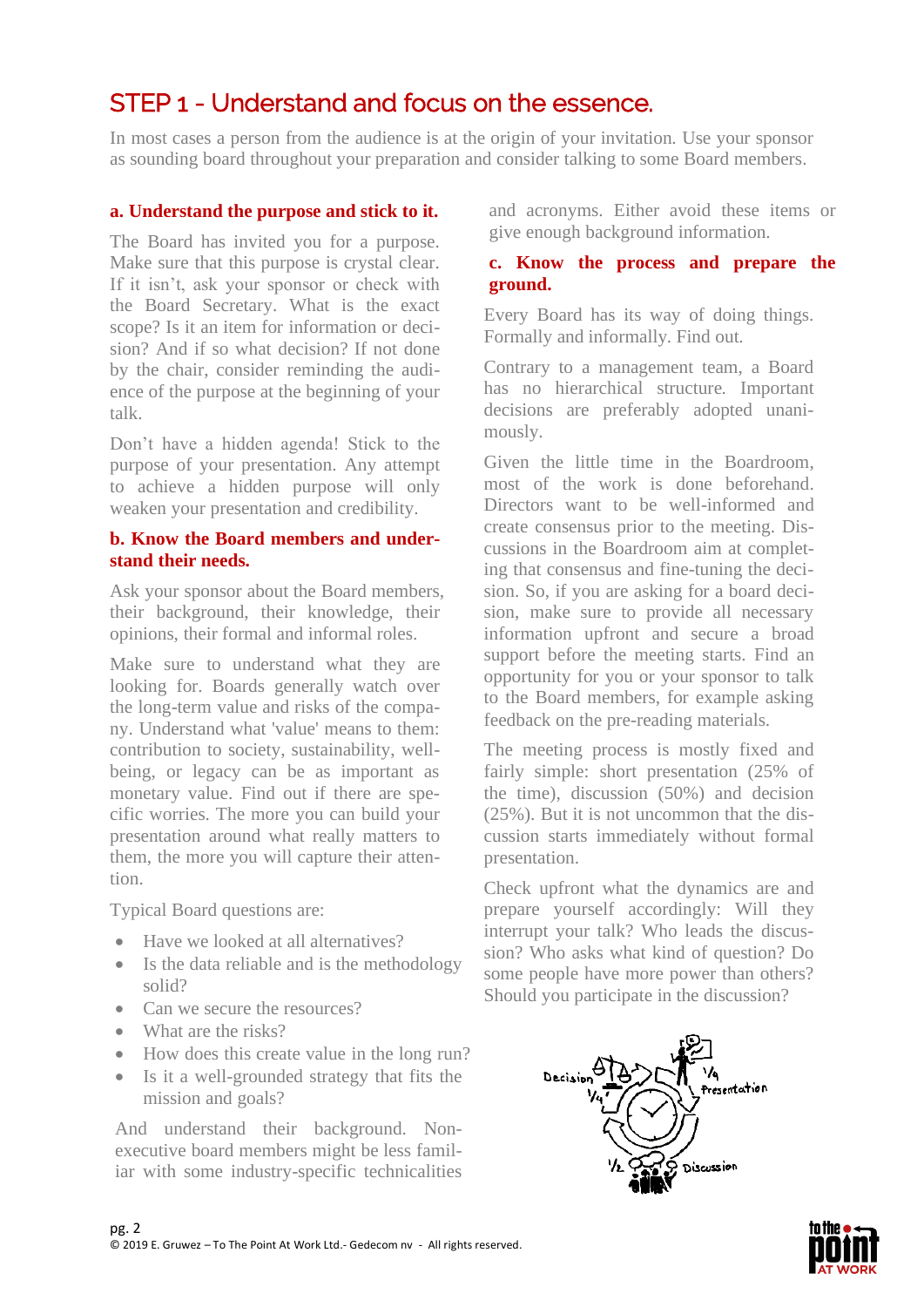### STEP 2 - Build a concise, solid narrative.

Prepare a concise, well-structured story that tells the message quickly and clearly. It should allow you to go in detail when asked and remain high level when needed.

#### **a. Have a clear key message.**

You must summarize your talk in one or two clear, precise sentences. This is very difficult for a complex subject, but it is essential.

Here's a tool that helps, "CIA" for Context-Issue-Answer: List everything your audience knows about the subject; that is the context. Within that context there is always an issue. That issue is the reason why they invited you, a problem that exists, or an opportunity that you have discovered. Every issue raises a question. Write down the answer to that question. "Et voilà!", there's your key message. The difficulty lies in finding what the real issue is and how your involvement helps to solve that issue.

#### **b. Structure your narrative inductively around that key message.**

Don't make it deductive: don't take them through the complete analysis. Such a structure starts with details, numbers and findings, and gradually summarizes into conclusions. It feels the natural thing to do, but it's wrong. You think that they need to understand the details before seeing the big picture, because that is how YOU came to the conclusion. But in this way, you might lose their attention long before you even come close to that conclusion.

Make it an inductive narrative: start with the conclusion. Then give 3 to 5 key arguments or elements that you want them to remember. And gradually add further detail. In this way you start with the most important thing and only go into the details in which they are interested.

I'm not arguing to leave detailed data out. Board members wants hard facts. They need to check the robustness of your methodology and the reliability of the data. But present your methodology and data as a supporting argument for the conclusions, not as a long introduction to the conclusion.



Structure all information in an orderly hierarchical manner as a Q&A (from most to least important). Make sure to have answers to all the questions they might have. The answers to the most important questions become part of your narrative. Answers to less important questions will become part of the attachments.

#### **c. Sparingly add numbers, examples and details to the narrative.**

In order to give flavour to your narrative, add some data to prove your point. Put in some examples so that they can picture things. And add some detailed stories that will speak to their imagination. Select story elements that radiate the enthusiasm, pride, or whatever the emotion is that you would like to convey.

But like spices, when used too abundantly, details, numbers and emotion can ruin everything. The bulk of detailed data and information must go into the attachments (see next step).

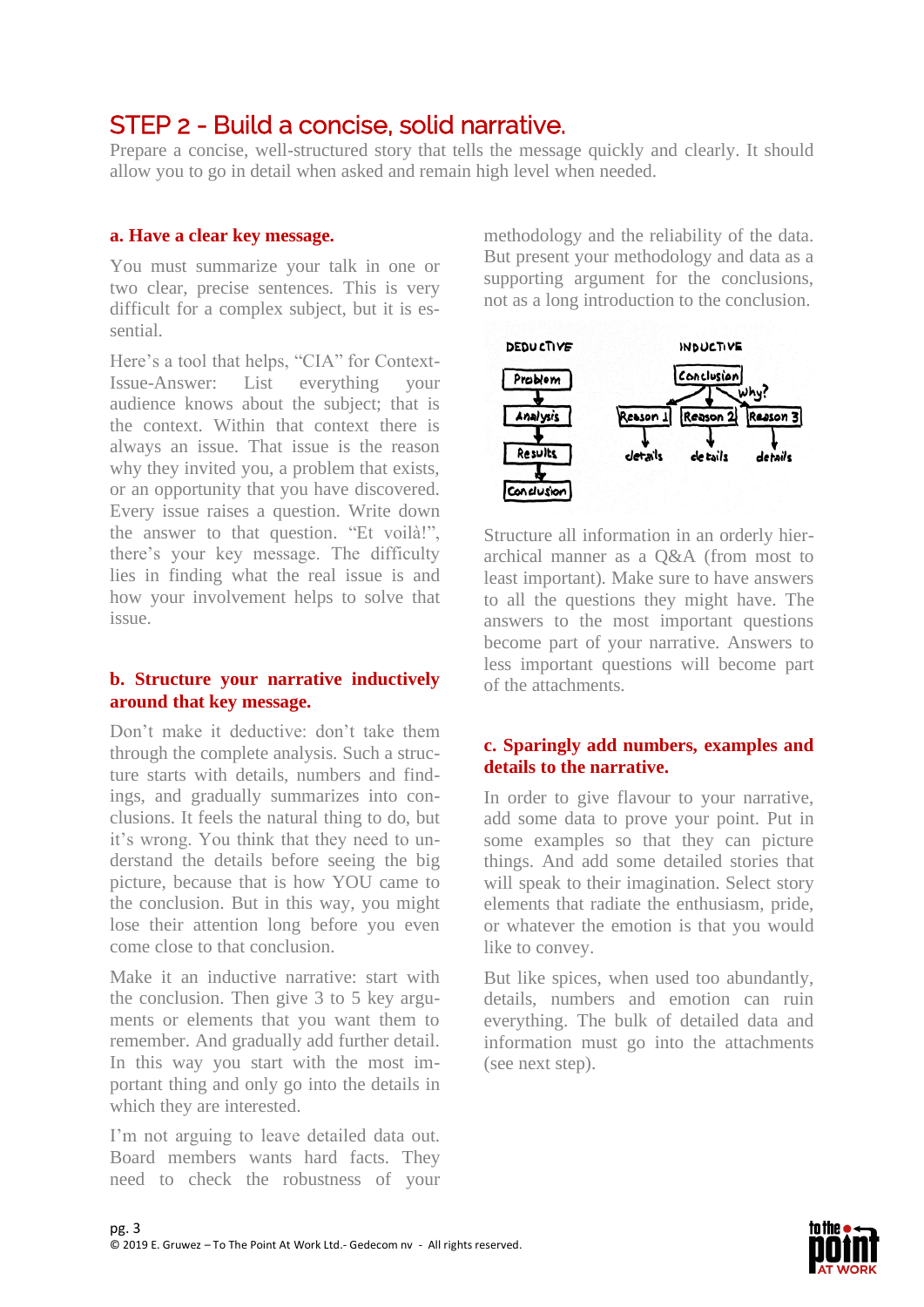### STEP 3 – Create convenient and detailed documentation.

Create a documentation that provides both the big picture and the details. Prepare a slide deck that visualises the headlines and a few speaking details. Exile the bulk of the details to the attachments. All documents should be easy to navigate and to read.

#### **Pre-reading documents aren't slides.**

If you present an item for decision, the Board will (should) require a pre-read. In my opinion a pre-read should never be a copy of the presentation slides. Slides are a mere visualisation of your story without full sentences. Pre-reads are self-standing documents and therefore must have a narrative in full text.

#### **a. Highly structured documentation.**

Make the pre-reading document highly structured. The length depends on the importance and complexity of the subject and will typically consist of 3 parts:

- 1. Executive summary (3-7 lines).
- 2. Narrative (1-5 pages).
- 3. Attachments (1-50 pages).



*With a well-structured documentation the reader sees the big picture immediately and easily finds those details (s)he would like to check.*

The executive summary contains your conclusion and the 3 the 5 key arguments or take-aways. The narrative is your core story. It should be structured around those key arguments. It contains the answers to the key questions and a few selected details and numbers as explained earlier. The answers to all other questions, the bulk of the information, goes into the attachments, possibly as Q&A. These that should be structured in such a way that the reader can easily retrieve specific details.

As things tend to change quickly, it might also be wise to send intermediate reports.

#### **b. Visual presentation slides.**

Since Directors will have read your conclusion upfront, keep your talk short (5-15 minutes). Only repeat the conclusion and headlines of your narrative with a few selected details. If information has changed since you sent out the pre-read, point that out. But avoid highly surprising new information. To make your talk impactful, draw their attention to some interesting details or a telling example that wasn't in the pre-read. Visualise this story on 1-7 slides.

People can't read and listen at the same time. So, on the slides, put keywords, rather than long sentences. Where possible, visualise the concepts and the data. Bring clients, products or employees to life with pictures. It makes your story memorable and impactful.

|                                          | Sudbury is the best location                        |                                        |                            |                            |                            | <b>CONFIDENTIAL</b>                           |
|------------------------------------------|-----------------------------------------------------|----------------------------------------|----------------------------|----------------------------|----------------------------|-----------------------------------------------|
| according to overall weighted evaluation |                                                     |                                        | Sudbury                    | Ottawa                     | Toronto                    |                                               |
| Financial<br>Non recurring               | Land<br>Building<br>Subsidies                       | MS.<br>MŚ<br>MS.                       | 2.5<br>30.8<br>$-7.8$      | 3.1<br>31.6<br>$-7.1$      | 3.5<br>34.2<br>$-5.6$      |                                               |
| Financial<br><b>Recurring</b>            | Labour<br>Supply<br>Energy<br>Transport             | 5Jh<br>% vs EU<br>$c5/8$ Wh<br>KS/unit | 25.6<br>78.5<br>4.8<br>6.8 | 26.1<br>78.4<br>4.8<br>2.9 | 26.1<br>78.1<br>4.8<br>3.3 |                                               |
| Operational                              | Lead time Supply<br>Delivery.<br>Possible extension | days<br>days<br>26                     | 8.5<br>12.2<br>250         | 6.5<br>9.8<br>75           | 7.2<br>8.9<br>50           |                                               |
| Intangible                               | Government<br>Unions<br>PR/Commercial               | score on 5<br>score on 5<br>score on 5 | 4<br>ž                     | 3                          | З<br>5                     |                                               |
|                                          | OVERALL WEIGHTED EVALUATION.<br>score on 100        |                                        | 76                         | 65                         | 64                         | <b><i>INSURTRAL VEHICLES</i></b>              |
|                                          |                                                     |                                        |                            |                            |                            | Rell 2009 (R-11-UNCM Feder) - Final modestion |

*A presentation slide with simple messages and easy to interpret data gives a feeling of professionalism.*

But don't exaggerate. This isn't a TED talk. Pictures and keywords alone won't do the job. Numbers and details reassure the Directors. They can easily interpret a balance

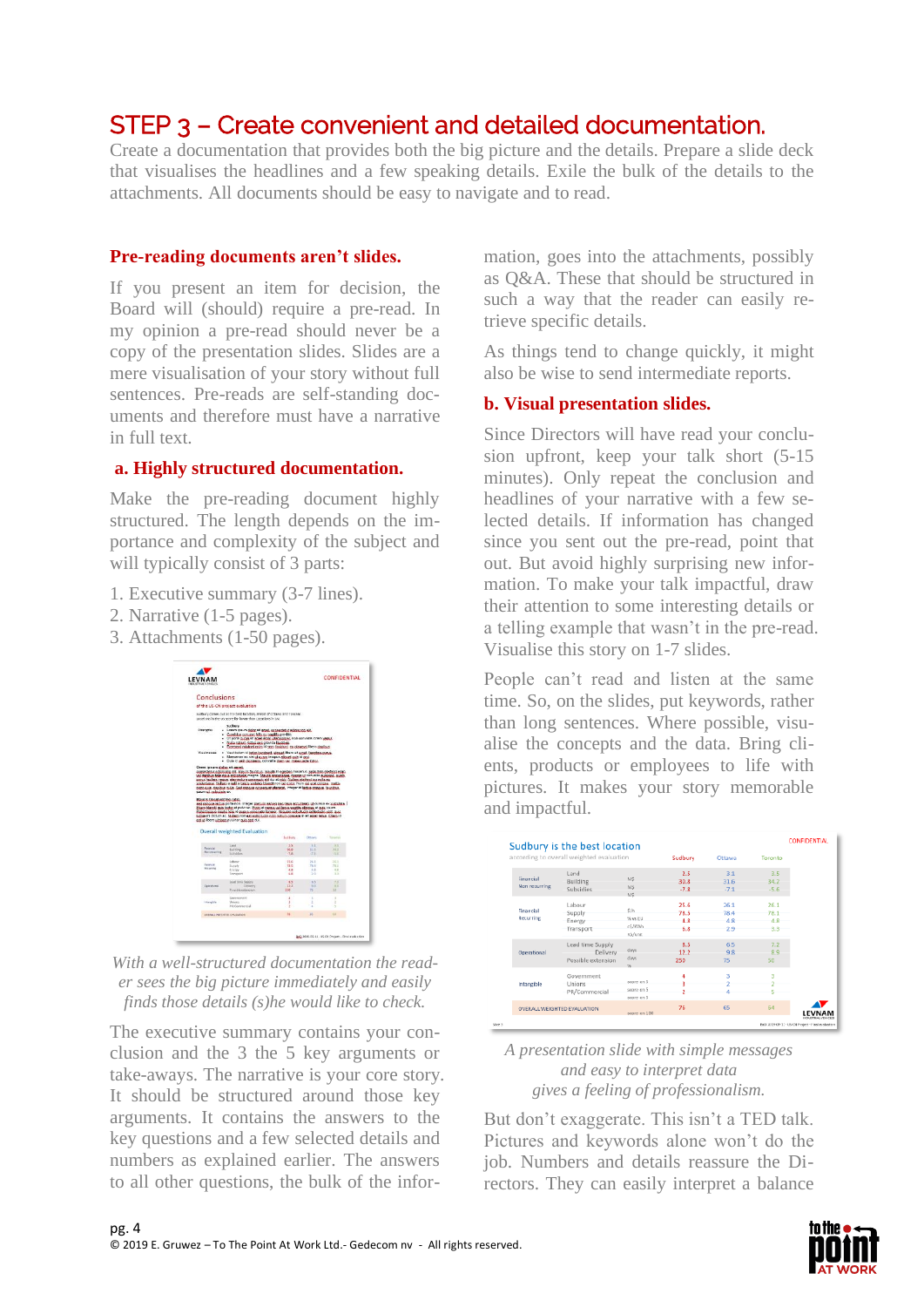sheet on a slide, while any attempt to put it in a graph would lead to oversimplification.



*Too many slides with only a picture and few numbers make your presentation feel puffery.*

#### **c. Backup slides.**

Put all other information in the backup slides that you can pull up depending on the questions you get. Don't put too much effort in making them look fancy. The objective is that you and your audience can easily find the necessary data, when a specific question arises.

#### **Minimize the cognitive overload.**

Above all, minimize the effort necessary to read and understand documents and slides.

Do not overload the slides. Take out unnecessary elements, colours, lines, boxes and decoration. Use short, simple sentences and plain language. Only use acronyms they know or put the full wording next to it. Visually guide the attention to make it clear what to look at first, second and third.



*Slides with a high cognitive load are impossible to understand while listening to the speaker.*

### STEP 4 – Prepare to be your honest self..

Rehearse your introductory presentation and make sure that you can easily retrieve information from supporting documents or backup slides. Be prepared for what might happen in the boardroom. Accept that you won't be perfect.

#### **Check the room and feel at home.**

We all feel less stressed in a place we know. So, take time to check the room upfront. Take a seat, stand where you will present and imagine the Board members in the room.

#### **Focus on the start and stick to the point.**

Have a strong opener to catch their full attention. Tell them how you will proceed and how much time you will take. Then go straight into the heart of the subject and deliver your short presentation. Ask for questions and let the discussion unfold. The chair or your sponsor will probably lead the discussion. He or she oversees the process, not you. Focus on providing short, clear and correct answers. Don't elaborate on things beside the point.

#### **Be your honest self.**

It is normal to be stressed in front of the Board. Just be who you are. You are well prepared; you know your stuff. Nobody expects you to be infallible. If you need time to look something up, say so. If you didn't understand the question, ask for explanation. If you don't know the answer, say so. Don't beat around the bush.

#### **Mark a clear end to your presence.**

If nobody else did, summarise the conclusion. And thank your audience for giving you the time and the opportunity. Even if things didn't go as you expected, consider it a priceless learning exercise.

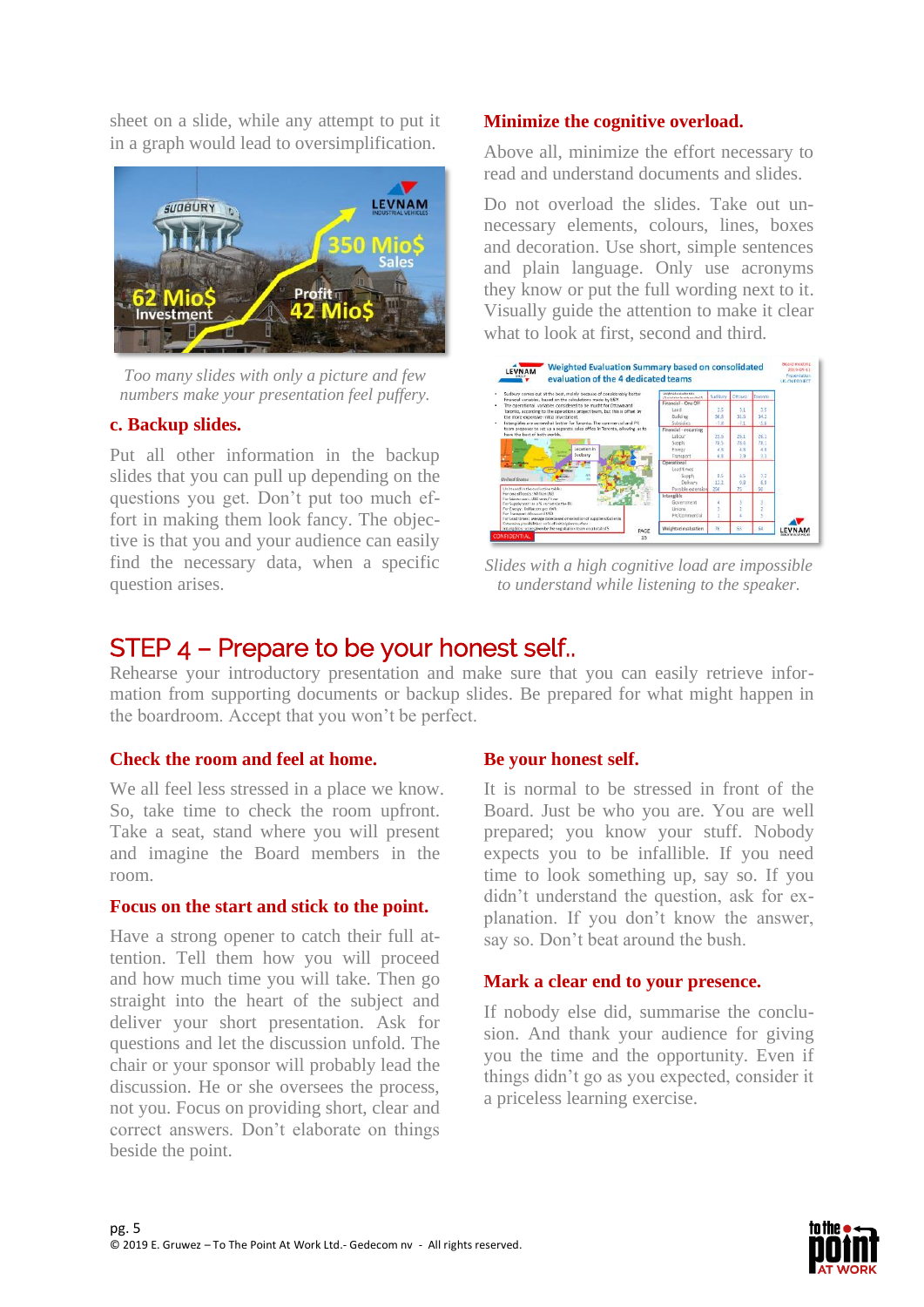## **Example**

#### **STEP 1 :**

#### **Purpose.**

Imagine that you are in charge for a project that analysed an investment in a potential new manufacturing plant. For the Board of your company, 'LEVNAM industrial vehicles", this project is part of a larger strategy to expand the business into North America. You have been asked by the Board to present the conclusions of your analysis.

Their purpose behind this request could be one of many:

- Assess the feasibility of the overall North America strategy.

- Decide on the investment location, budget and timing.

- Find out if you are a valuable candidate to run the new North American operation.

- Etc…

Depending on what their purpose is, your presentation can (should) be structured differently. Be aware that different board members might have different agendas.

#### **Understand their needs.**

The Board might be particularly worried about the company's long-term exposure to exchange risks, because of the recent evolutions on financial markets. In that case, make sure to explain how your proposal for the overseas investment will also reduce the global exchange risk exposure.

#### **STEP 2 :**

#### **Key Message.**

Here are two different key messages for the same story:

"The new Canadian factory will reduce COGS by 20% and increase our NA sales volume by 75%" or

"The new Canadian factory is our bridgehead for a North American expansion over the next 20 years".

Which is better depends on what the major focus is for your audience.

#### **Deductive versus inductive.**

#### **Deductive story :**

1. We have made a team to research locations for the new plant. The team consists of people from finance, strategy, commercial, operations, purchasing, and consultant XYZ.

2. We have used these selection criteria:

(overview of all selection criteria and why those were selected)

3. Each of the criteria has been given a weight:

(overview of the weight given to each criteria and why)

4. We have identified these possible locations:

(Overview of all locations with their characteristics)

5. This is the ranking of the locations, based on the selected criteria:

(table of locations with the overall evaluation & score)

6. Conclusion: Sudbury comes out on top, followed by Ottawa and Toronto.